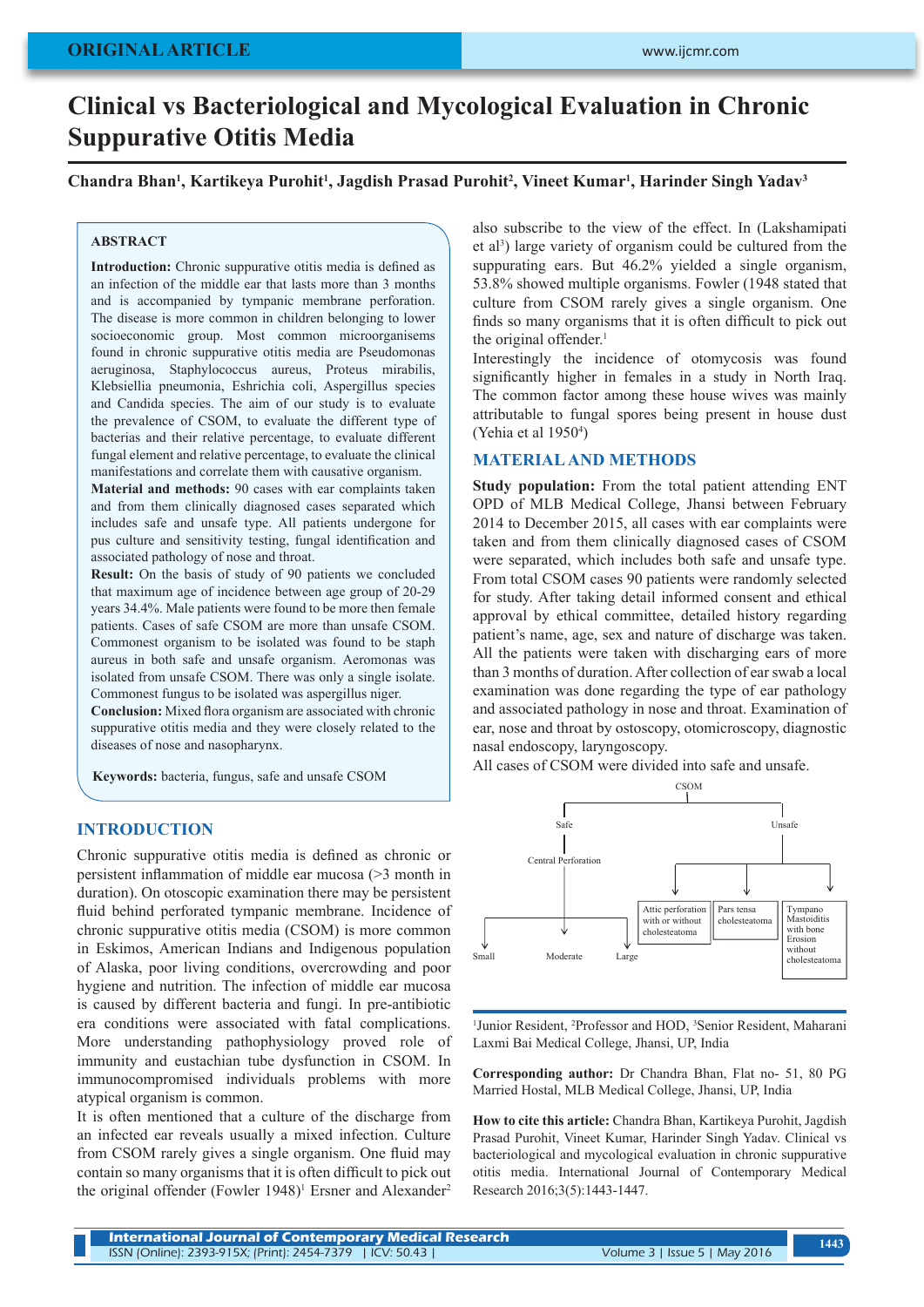#### **Criteria for adenoid hypertrophy**

- + Midline in nasopharynx
- ++ Midline+Extend to fossa of rosenmuller
- +++ Midline+extend to fossa of rosenmuller +50% obstruction of posterior nasal airway
- ++++ Midline+extend of fossa of rosenmuller+>50% obstruction of posterior nasal airway + Eustachian tube block

#### **Criteria for tonsilar hypertrophy (Brodsky, Moore5 )**

tonsil do not impinge an airway

- 1+ <25% of airway obstruction
- 2+ 25% to 50% airway obstruction
- 3+ 50% to 75% airway obstruction
- 4+ >75% of airway obstruction

**Criteria for amount of ear discharge-** Scanty (mild) -When swab is introduced close to tympanic membrane and becomes wet, Moderate - Pus can be seen in deep ear canal, Severe (profuse) -When pus is coming out of ear canal, soiling of pillow or running down on the neck.

Criteria for hearing loss (Quantitative)

- 0-25dB Normal hearing for all practical purposes
- 26-40dB Mild deafness
- 41-55dB Moderate deafness
- 56-70dB Moderate severe deafness
- 71-90dB Very severe deafness
- >90dB Profound

**Processing of samples:** The swab so collected were immediately inoculated into stuarts transport medium and were transfered to the department of microbiology (MLB Medical College, Jhansi) for further processing. In the laboratory subcultures were made from the sturats medium into blood agar, MacConkey's medium and glucose both. All these were inoculated over night at  $37^{\circ}$ C in atmosphere of 5-10%  $CO_2$  for 24-28 hours. The plates were observed for type and extent of growth (scanty, moderate and heavy). The bacteria were identified by colonial morphology, grams staining, catalase test, oxidase test and other biochemical reactions. The tests were done only for aerobic bacteria.

For the fungal isolate aseptic precaution were to collect debris and scraping sample from out ear, either by sterile swab, by sterile forceps, or by syringing with sterile saline. Direct microscopic 10% KOH examination of specimen was preformed to determine the presence or absence of fungal element (hyphae, spores and blastospores). Specimens were also cultures on Saborisaud's dextrose agar (SDA) plain and SDA with chloramphenicol (0.05mg/ml) and incubated at  $25^{\circ}$ C and  $37^{\circ}$ C. The media was checked as long as 4 weeks before no growth was declared.

# **RESULTS**

The study consists of total CSOM cases seen in ENT OPD of MLB Medical College, Jhansi between February 2014 to December 2015. Total no of patients with ear complaint was 44% and out of them prevalence of CSOM case are 11.2%. Out of them 90 cases were randomly taken for further study as described under materials and methods.

In the present study no of males affected were found to be more than the females. Over all male to female ratio was found to be 1.4:1. Total no of cases with safe CSOM were 1484 (80%) and total no unsafe CSOM were 364 (20%) (Table-1)

In our study maximum no of patients were in age group of 20-29 and 30 to 39 years.(Table-2)

In present study out of 90 patients taken 52 males and 38 females with clinical difference of 60 safe CSOM 30 unsafe CSOM. This show that cases of safe CSOM were found to be more than cases of unsafe CSOM. The overall male and female ratio of the patient under study was 1.42:1 (table-3 and 4).

Commonest organism identified in this study was staph aureus followed by Proteus mirabilis. (Table-5)

Commonest fungi found in the study were A. niger 44% followed by A. fumigatus 28%. 8% case of Rhizopus, candida and in about 4% cases A. flavus,Cladosporium and Mucor were isolated.(Table-6).

Most of the cases showed pure culture that is single bacterium. In the case of no growth cases containments were also included (Table-7).

Out of 90 cases 54 case of CSOM were associated with DNS, sinusitis, tonsillar hypertrophy and adenoid hypertrophy which were 60% of total cases taken for study (Table-8).

Hearing loss is associated with 79 patients i.e. 87% cases and 11 cases did not have any hearing loss. In our study hearing loss were mostly associated with Staph aureus infection (Table-9).

No specific bacteria seen with type of perforation, polyp, granulation tissue and ossicular chain disruption in our study.

| <b>Sex</b>                                             | <b>Safe</b> |               | Unsafe |               | <b>Total</b> |               |
|--------------------------------------------------------|-------------|---------------|--------|---------------|--------------|---------------|
|                                                        | No.         | $\frac{0}{0}$ | No.    | $\frac{0}{0}$ | No.          | $\frac{0}{0}$ |
| No. of Male                                            | 878         | 47.5          | 201    | 10.8          | 1079         | 58.38         |
| No. of Female                                          | 606         | 32.8          | 163    | 8.8           | 769          | 41.6          |
| <b>Table–1:</b> Sex incidence with clinical difference |             |               |        |               |              |               |

| Age range (In years)                                  | <b>Total No. of patients</b> |  |  |  |  |
|-------------------------------------------------------|------------------------------|--|--|--|--|
| $1 - 9$                                               |                              |  |  |  |  |
| $11 - 19$                                             | 11                           |  |  |  |  |
| $20 - 29$                                             | 31                           |  |  |  |  |
| 30-39                                                 | 25                           |  |  |  |  |
| 40-49                                                 | 11                           |  |  |  |  |
| 50-59                                                 | 3                            |  |  |  |  |
| 60-69                                                 | 2                            |  |  |  |  |
| 70-79                                                 |                              |  |  |  |  |
| <b>Table–2:</b> Age distribution of cases under study |                              |  |  |  |  |

| <b>Sex</b>                                                          | No of cases | Percentage |  |  |  |
|---------------------------------------------------------------------|-------------|------------|--|--|--|
| Males                                                               | 52          | 57.7%      |  |  |  |
| Females                                                             | 38          | $42.2\%$   |  |  |  |
| Total                                                               | 90          | 100%       |  |  |  |
| <b>Table <math>-3</math>:</b> sex distribution of cases under study |             |            |  |  |  |

| <b>Type of CSOM</b>                      | No  | Percentage |  |  |  |
|------------------------------------------|-----|------------|--|--|--|
| Safe CSOM                                | 60  | 66.6%      |  |  |  |
| Unsafe CSOM                              | 30  | 33.3%      |  |  |  |
| Total no. of patients                    | 90% | $100\%$    |  |  |  |
| Table-4: Differentiation of CSOM patient |     |            |  |  |  |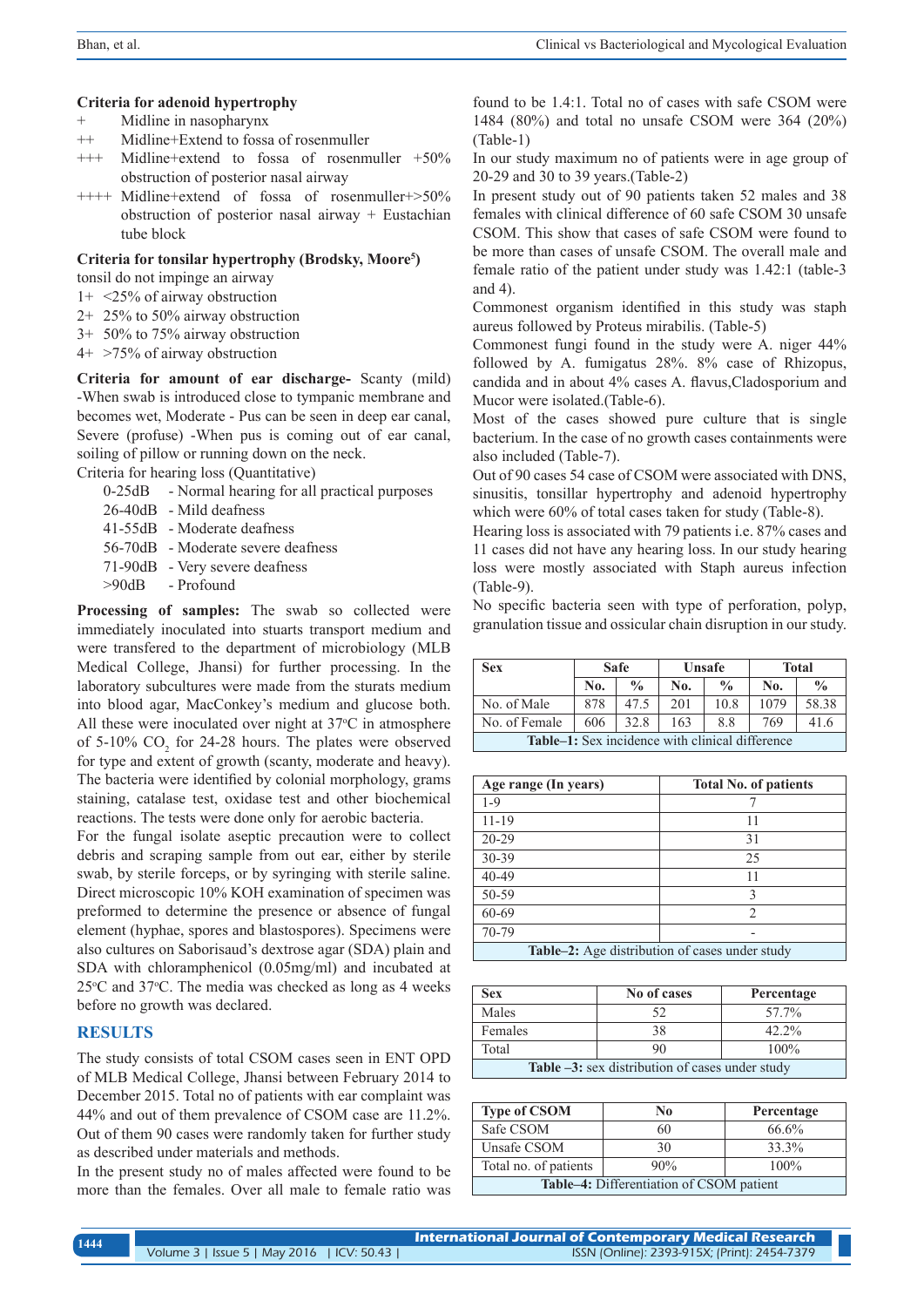| Bacteria isolate                            | No. of safe CSOM | $\frac{0}{0}$ | No. of unsafe CSOM       | $\frac{0}{0}$ |  |  |
|---------------------------------------------|------------------|---------------|--------------------------|---------------|--|--|
| Staph aureus                                | 21               | 35%           |                          | 26.6%         |  |  |
| Proteus mirabilis                           | 16               | 23%           |                          | 13.3%         |  |  |
| Pseudomonas aeruginosa                      |                  | 18%           |                          | 13.3%         |  |  |
| Pseudomonas putida                          |                  | 12%           |                          | $6.6\%$       |  |  |
| Klebsiella                                  |                  | 3%            |                          | 3.3%          |  |  |
| beta Haemolytic streptococci                | 4                | 6.6%          | $\overline{\phantom{0}}$ | $0\%$         |  |  |
| Alkaligenefaecalis                          |                  | $1\%$         |                          | $6.6\%$       |  |  |
| E. coli                                     |                  | 3%            |                          | 3.3%          |  |  |
| Aeromonas                                   |                  | $0\%$         |                          | 3.3%          |  |  |
| Table-5: Different bacteria in CSOM patient |                  |               |                          |               |  |  |

| Fungi                                                          | <b>Number</b>  | Percentage |  |  |  |  |
|----------------------------------------------------------------|----------------|------------|--|--|--|--|
| Aspergillus niger                                              | 11             | 44%        |  |  |  |  |
| Aspergillus fumigatus                                          |                | 28%        |  |  |  |  |
| Aspergillus flavus                                             |                | $4\%$      |  |  |  |  |
| Rhizopus                                                       | $\mathfrak{D}$ | 8%         |  |  |  |  |
| Mucor                                                          |                | $4\%$      |  |  |  |  |
| Cladosporium                                                   |                | $4\%$      |  |  |  |  |
| Candida                                                        | 2              | 8%         |  |  |  |  |
| Total                                                          | 25             | 100        |  |  |  |  |
| <b>Table–6:</b> Fungal isolates from CSOM patients under study |                |            |  |  |  |  |

**Table–6:** Fungal isolates from CSOM patients under study

## **DISCUSSION**

Mawson (1963) described that B. proteus and Pseudomonas pyocyaneous do not normally inhabit the upper respiratory tract and their emergence in chronic infection of middle ear can't be ascribed to a primary derivation from Eustachian route.<sup>6</sup> It seems certain that they are predominantly secondary invaders from external auditory meatus gaining access to middle ear via a defect in tympanic membrane resulting from an acute episode of otitis media. Interestingly the incidence of otomycosis was found significantly higher in females in a study in North Iraq. The common factor among these house wives was mainly attributable to fungal spores being present in house dust (yehia et al 1990).<sup>4</sup> Factor present in external auditory canal such as moisture, warmth and some protein and carbohydrates fullfil the requirement of many fungi and bacteria to grown and flourish (Conley 1948).<sup>7</sup>

Sengupta et al in their study of 125 cases of ototmycosis found a significant increased due to the use of antibiotics ear drops. Poor living conditions, overcrowding and poor hygiene and nutrition's have been suggested for widespread of prevalence of CSOM in developing countries. In our study maximum no of patients were in age group of 20-29 and 30-39 years. In study conducted by Indudharan et  $al<sup>8</sup>$ , 69.3% of patients were less than 20 years and patient's age ranged from from 6 month to 78 years (table-2). Okafar et al<sup>9</sup> studied 386 patients in which 33.2% patients were age group 11-20 years a sharp fall in incidence was observed after the age of 20. Gulati et al<sup>11</sup> showed that incidence of CSOM was maximum in age group of 0-10 years.

In the present study no of males affected were found to be more than the females. Over all male to female ratio was found to be 1.4:1. In India male and female ratio is more in favour of male gender discrimination at early age prevent from medical attention. This could be due to reason that male are more outgoing and travels more than females and may

| No of patients                                                  |  |  |  |  |
|-----------------------------------------------------------------|--|--|--|--|
| 72                                                              |  |  |  |  |
| 8                                                               |  |  |  |  |
| 10                                                              |  |  |  |  |
| 6                                                               |  |  |  |  |
| 18                                                              |  |  |  |  |
|                                                                 |  |  |  |  |
| <b>Table–7:</b> No of bacterial and fungal isolates per patient |  |  |  |  |
|                                                                 |  |  |  |  |

that repeated URTI and so on CSOM. Gulati et al<sup>10</sup> showed that 96.3% had central perforation and rest of patient had unsafe variety.

In the present study out of 90 cases a total no of 87 bacterial isolates found from 80  $(88.8\%)$  cases and 10  $(11.1\%)$  cases did not show any growth and 68 (75.5%) had pure culture in which single bacterium seen,12 (13.3%)cases had mixed culture (table-7). Obeck we et al (1999) studied 111 isolates 49 were pure culture (44%), 34 were mixed (33.3%) and 19 (18.6%) no growth was recorded. Aslam et al 2004 studied 142 samples out of which 108 (76%) were pure cultures and 34 were mixed, the high rate of pure culture in our study may be due to anaerobic culture not done.

In the present study the commonest bacterials isolated was staph aureus 36% followed by proteus mirabilis 25%, Pseudomas aeruginosa 15% Pseudomonas putida 11%, Klebseilla 4%, alfa Hemolytic streptococci 5 %, Alkaline faecalis 4% and Aeromonas 1 %. Commonest fungi found in the study were A. niger 44% followed by A. fumigatus 28%. 8% case of Rhizopus, candida and in about 4% cases A. flavus, Cladosporium and Mucor were isolated (Table-6). Table 8 shows that 54 (60%) patients were associated with DNS, 28.8% with chronic sinusitis, 20% with adenotonsillar hypertrophy and 4.4% with chronic tonsillitis. Most common organism associated with this pathology was Staph aureus followed by Pseudomonas aeruginosa, proteus, alfa haemolytic streptococcus, Klebsiella, E. coli in decreasing order.

Table 9 shows that 87.7% patients have conductive hearing loss irrespective of bacterial isolates. Khan et al suggest hearing loss is not associated with any bacteria but with duration of disease and its complications. Table 10 in our study shows that patients also presents with other symptoms like otalgia 22%, vertigo 10%, tinnitus 9%, headache 10% and facial palsy in 1% cases there are no specific bacteria significantly related. These symptoms were generally seen patients with discharge of longer duration or associated with the fungal infection or choleasteatoma. Facial palsy seen in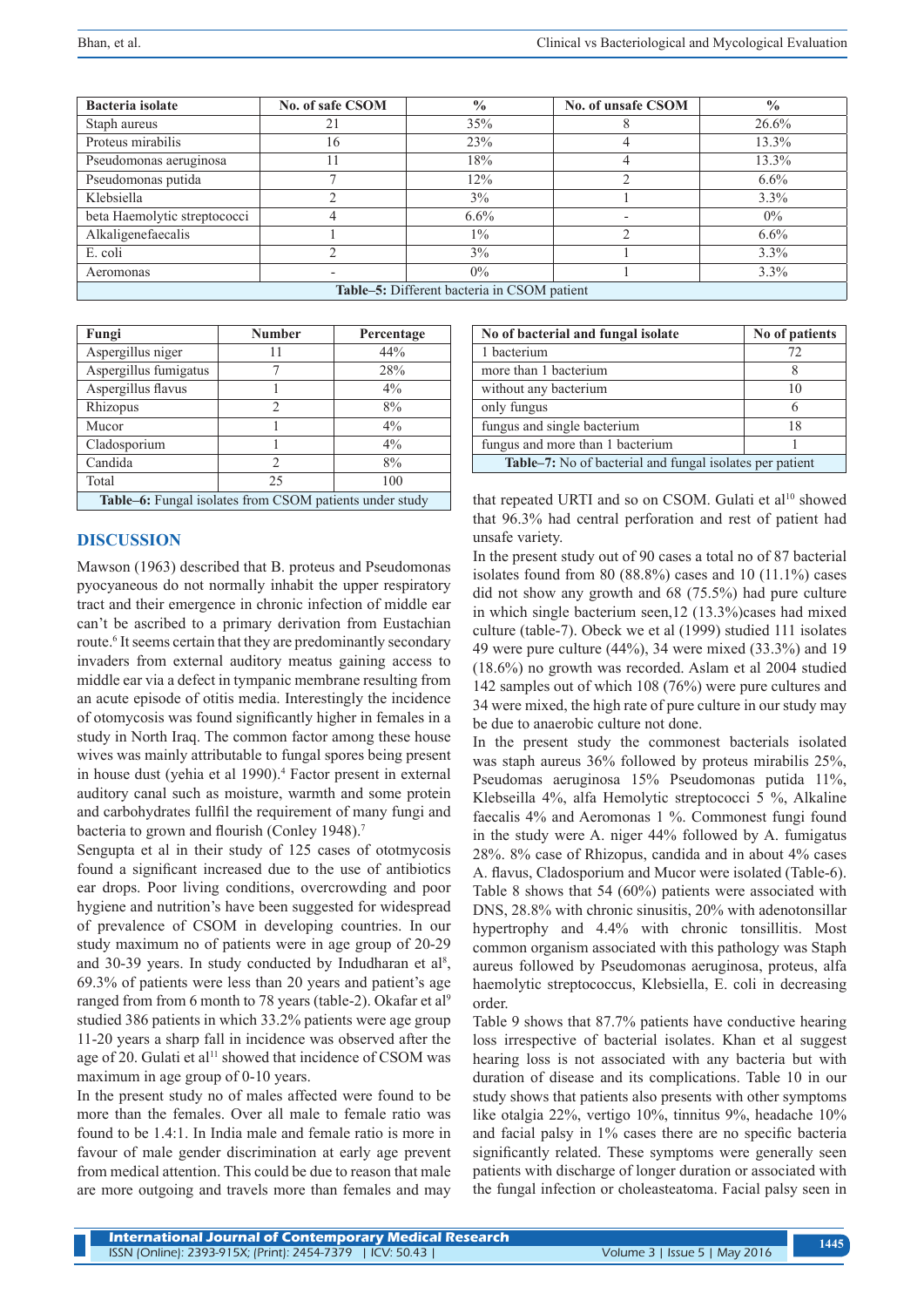| <b>Bacterias</b>                                                                                                         | <b>DNS</b> | <b>Sinusitis</b> | <b>Chronic tonsillitis</b> | <b>Adeno tonsillar hypertrophy</b> | <b>Total</b> | $\frac{0}{0}$ |
|--------------------------------------------------------------------------------------------------------------------------|------------|------------------|----------------------------|------------------------------------|--------------|---------------|
| Staph aureus                                                                                                             |            |                  |                            |                                    | 19           | 21.1%         |
| Proteus mirabilis                                                                                                        |            |                  |                            |                                    |              | 8.8%          |
| Pseudomonas aeruginosa                                                                                                   |            |                  |                            |                                    | 11           | 12.2%         |
| Pseudomonas putida                                                                                                       |            |                  |                            |                                    |              | 5.5%          |
| Alfa haemolytic streptococci                                                                                             | ◠          |                  |                            |                                    | 6            | $6.6\%$       |
| Klebseilla                                                                                                               |            |                  |                            |                                    |              | $2.2\%$       |
| E. coli                                                                                                                  |            |                  |                            |                                    |              | 3.3%          |
| Total                                                                                                                    | 26         | 18               |                            |                                    | 54           |               |
| Table-8: Relation of bacterial isolates from CSOM with associated pathology of nose, nasopharynx, sinuses and oropharynx |            |                  |                            |                                    |              |               |

| <b>Bacteria</b>                                              | <b>Hearing loss</b> |          |               |          |          |  |
|--------------------------------------------------------------|---------------------|----------|---------------|----------|----------|--|
|                                                              | Mild                | Moderate | <b>Severe</b> | V severe | Profound |  |
| Staph aureus                                                 |                     | 16       |               |          |          |  |
| Proteus mirabilis                                            |                     |          |               |          |          |  |
| Pseudomonas aeruginosa                                       |                     |          |               |          |          |  |
| Pseudomonas putida                                           |                     |          |               |          |          |  |
| Klebseilla                                                   |                     |          |               |          |          |  |
| Alfa haemolytic streptococci                                 |                     |          |               |          |          |  |
| Alkaline facalis                                             |                     |          |               |          |          |  |
| E. coli                                                      |                     |          |               |          |          |  |
| Aeromonas                                                    |                     |          |               |          |          |  |
| Table-9: Degree hearing loss vs different bacterial isolate. |                     |          |               |          |          |  |

| <b>Bacteria</b>                                                        | <b>Clinical symptoms</b> |                |                          |                          |                          |                |  |  |
|------------------------------------------------------------------------|--------------------------|----------------|--------------------------|--------------------------|--------------------------|----------------|--|--|
|                                                                        | Otalgia                  | <b>Vertigo</b> | <b>Tinnitus</b>          | Headache                 | Facial palsy             | Itching        |  |  |
| Staph aureus                                                           | 3                        |                | $\overline{2}$           | 3                        |                          | 3              |  |  |
| Proteus mirabilis                                                      |                          |                |                          | $\overline{2}$           | $\overline{\phantom{a}}$ |                |  |  |
| Pseudomonas aeruginosa                                                 |                          | $\overline{2}$ | $\overline{\phantom{0}}$ | $\mathfrak{D}$           | $\overline{\phantom{a}}$ | $\overline{2}$ |  |  |
| Pseudomonas putida                                                     |                          |                | $\overline{2}$           |                          | $\overline{\phantom{a}}$ |                |  |  |
| Klebseilla                                                             |                          |                |                          |                          | $\overline{\phantom{a}}$ |                |  |  |
| Alfa haemolytic streptococci                                           |                          |                |                          |                          | $\overline{\phantom{a}}$ |                |  |  |
| Alkaline facalis                                                       |                          |                |                          |                          | $\overline{\phantom{a}}$ |                |  |  |
| E. coli                                                                | $\overline{\phantom{a}}$ |                | $\overline{\phantom{0}}$ | $\overline{\phantom{0}}$ | $\overline{\phantom{a}}$ |                |  |  |
| Aeromonas                                                              |                          |                |                          |                          | $\overline{\phantom{a}}$ |                |  |  |
| Aspergillus niger                                                      | 7                        |                | $\mathfrak{D}$           |                          | $\overline{\phantom{a}}$ | 10             |  |  |
| Aspergillus fumigatous                                                 | 6                        |                | $\overline{\phantom{0}}$ | $\overline{\phantom{0}}$ | $\overline{\phantom{a}}$ | 6              |  |  |
| Candida                                                                |                          |                | $\overline{\phantom{0}}$ | $\overline{\phantom{0}}$ | $\overline{\phantom{a}}$ |                |  |  |
| Sterile                                                                |                          |                |                          |                          |                          |                |  |  |
| Total                                                                  | 20                       | 9              | 8                        | 9                        |                          | 23             |  |  |
| Percentage (%)                                                         | 22                       | 10             | $\mathbf Q$              | 10                       | 1.1                      | 25.5           |  |  |
| Table-10: Different bacteria and fungus with rest of clinical symptoms |                          |                |                          |                          |                          |                |  |  |

| <b>Author</b>                     | Year | No. of   | Staphylococcus $(\% )$                                                                      | <b>Proteus</b> | Pseudomonas | Escherichia  | Klebsiella |
|-----------------------------------|------|----------|---------------------------------------------------------------------------------------------|----------------|-------------|--------------|------------|
|                                   |      | isolates |                                                                                             | Sp(%)          | Aeruginosa  | Coli $(\% )$ |            |
| Palva and Hallstorm <sup>11</sup> | 1965 | 100      | 13                                                                                          | 8              | 24          |              | ND         |
| Jokippi et al <sup>12</sup>       | 1977 | 70       | 19                                                                                          | 8              | 4           |              | ND         |
| Ojala et al <sup>13</sup>         | 1981 | 806      | 22                                                                                          | 12.9           | 19          | 6.8          | 3.7        |
| Ibekwa and okafar <sup>14</sup>   | 1983 | 62       | 29                                                                                          | 12.9           | 45.2        | ND           | ND         |
| Sugita et al                      | 1981 | 62       | 6.3                                                                                         | 21.1           | 7.8         | ND           | 1.6        |
| Fliss et al <sup>15</sup>         | 1992 | 170      | 20                                                                                          | ND             | 84          | ND           | ND         |
| Zain et al sharreef et al         | 1997 | 102      | 20.7                                                                                        | 3.6            | 22.5        | ND           | 2.7        |
| Mustafa et al <sup>16</sup>       | 1994 | 259      | 16.6                                                                                        | 8.4            | 26.3        | 5            | 15         |
| Indudharam et al                  | 1999 | 497      | 23.7                                                                                        | 7.4            | 27.8        | 0.6          | 3.2        |
| Juen et al                        | 2002 | 177      | 43.5                                                                                        | 2              | 28.8        | 3.4          |            |
| Sharma et al <sup>17</sup>        | 2004 | 324      | 30                                                                                          | ND             | 36.4        | ND           | ND         |
| Present study                     | 2015 | 97       | 36                                                                                          | 25             | 18          | 4            | 4          |
|                                   |      |          | <b>Table-11:</b> Types of aerobic isolate from various studies compared with present study. |                |             |              |            |

| 1446 |                                            | International Journal of Contemporary Medical Research |  |
|------|--------------------------------------------|--------------------------------------------------------|--|
|      | Volume 3   Issue 5   May 2016   ICV: 50.43 | ISSN (Online): 2393-915X; (Print): 2454-7379           |  |